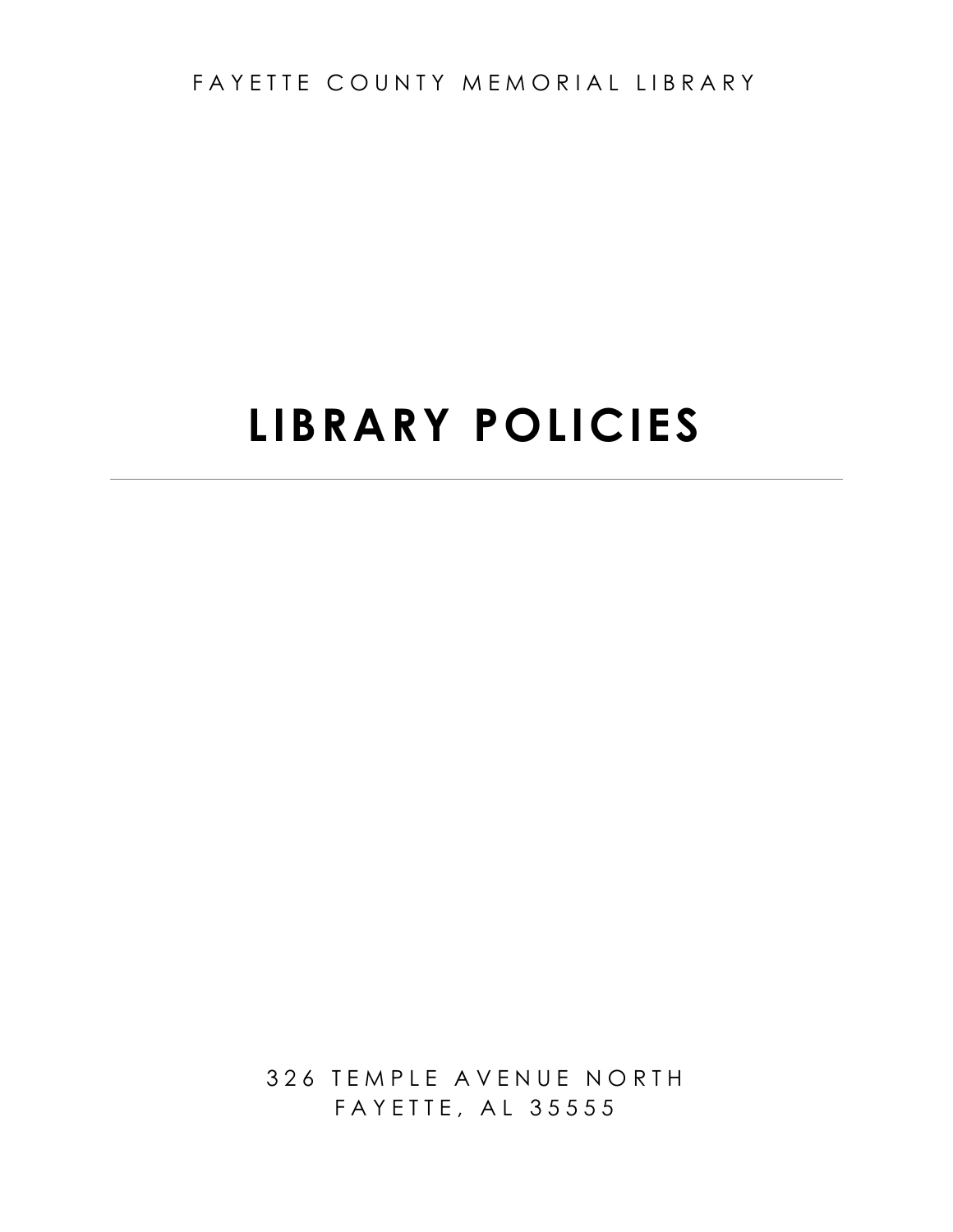## **TABLE OF CONTENTS**

| Collection Development3          |  |
|----------------------------------|--|
| Donations, Gifts, and Memorials5 |  |
|                                  |  |
|                                  |  |
|                                  |  |
|                                  |  |
|                                  |  |
| Internet and Computer use  11    |  |
|                                  |  |
|                                  |  |
|                                  |  |
|                                  |  |
|                                  |  |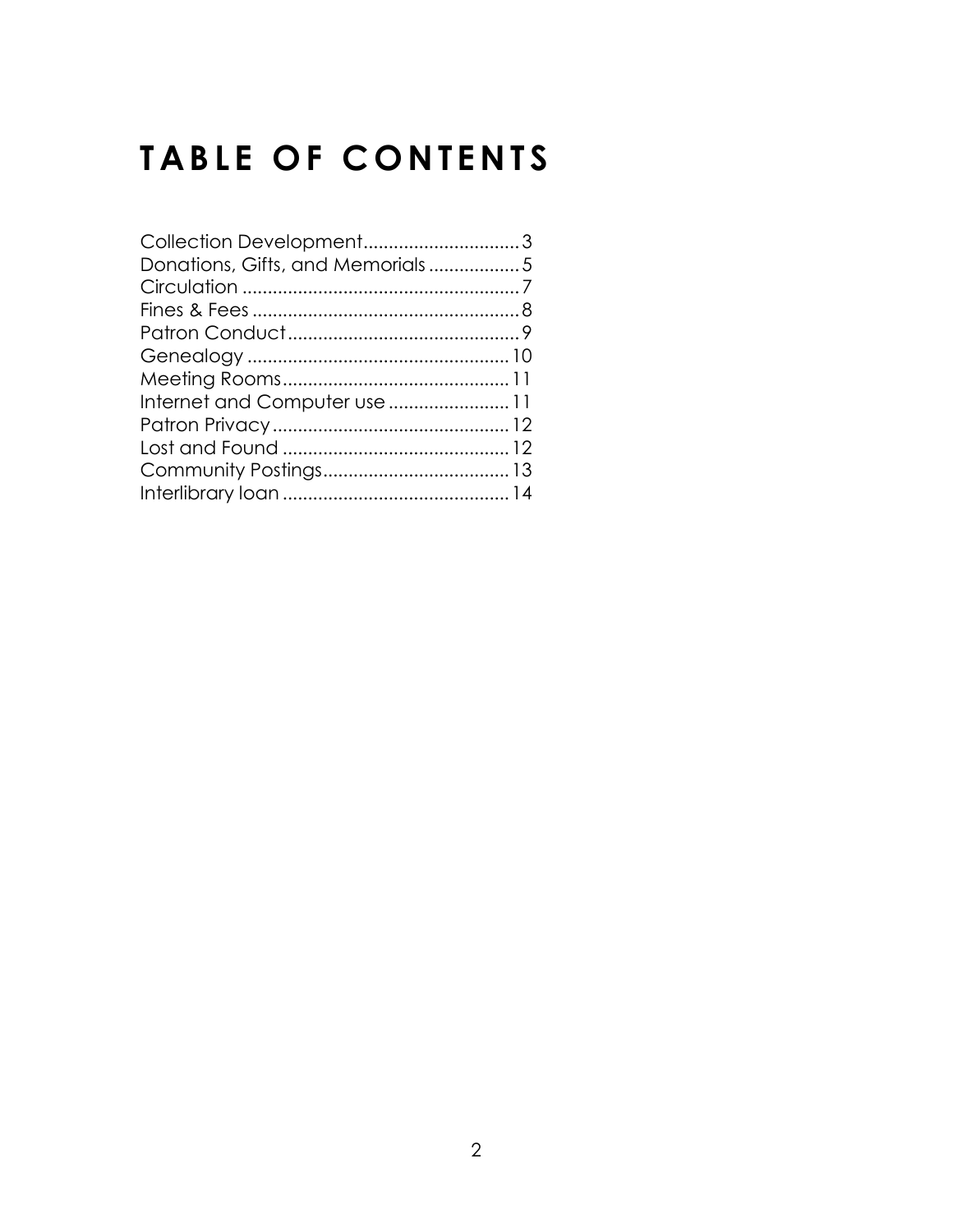## **COLLECTION DEVELOPMENT**

#### **Material Selection**

Fayette County Memorial Library acquires materials (books, periodicals, DVDs, electronic resources, and audiobooks) within the limitation of budget, personnel, and space. Materials are acquired in order to satisfy the informational and recreational needs of a heterogeneous community that has various views and opinions. The content in the collection must not be taken as a personal endorsement by the Fayette County Memorial Library Board of Directors or any member of the Library staff.

Materials considered for selection into the Library's collection must meet two or more of the following criteria:

- Contemporary significance or permanent value
- Demand/sustained interest
- Popularity
- Accuracy, currency, and objectivity
- Merit
- Authority and reputation of author, editor, illustrator, or publisher in the field
- Positively reviewed in at least two quality aides (e.g. Booklist, Library Journal, School Library Journal, Kirkus Reviews, etc.)
- Scarcity of information in the subject area
- Historical value
- Social significance

Types of materials not suitable for the Library's collection are

- Collectors' items
- Religious materials that proselytize rather than inform
- Endorsement of political candidates
- Materials from social, civic, or private organizations that deny membership based on race, gender, national origin, religious, or sexual preference
- Textbooks

Materials are neither excluded nor proscribed because of the race, nationality, political, social, or religious view of the author or because of individual or group prejudice within the community.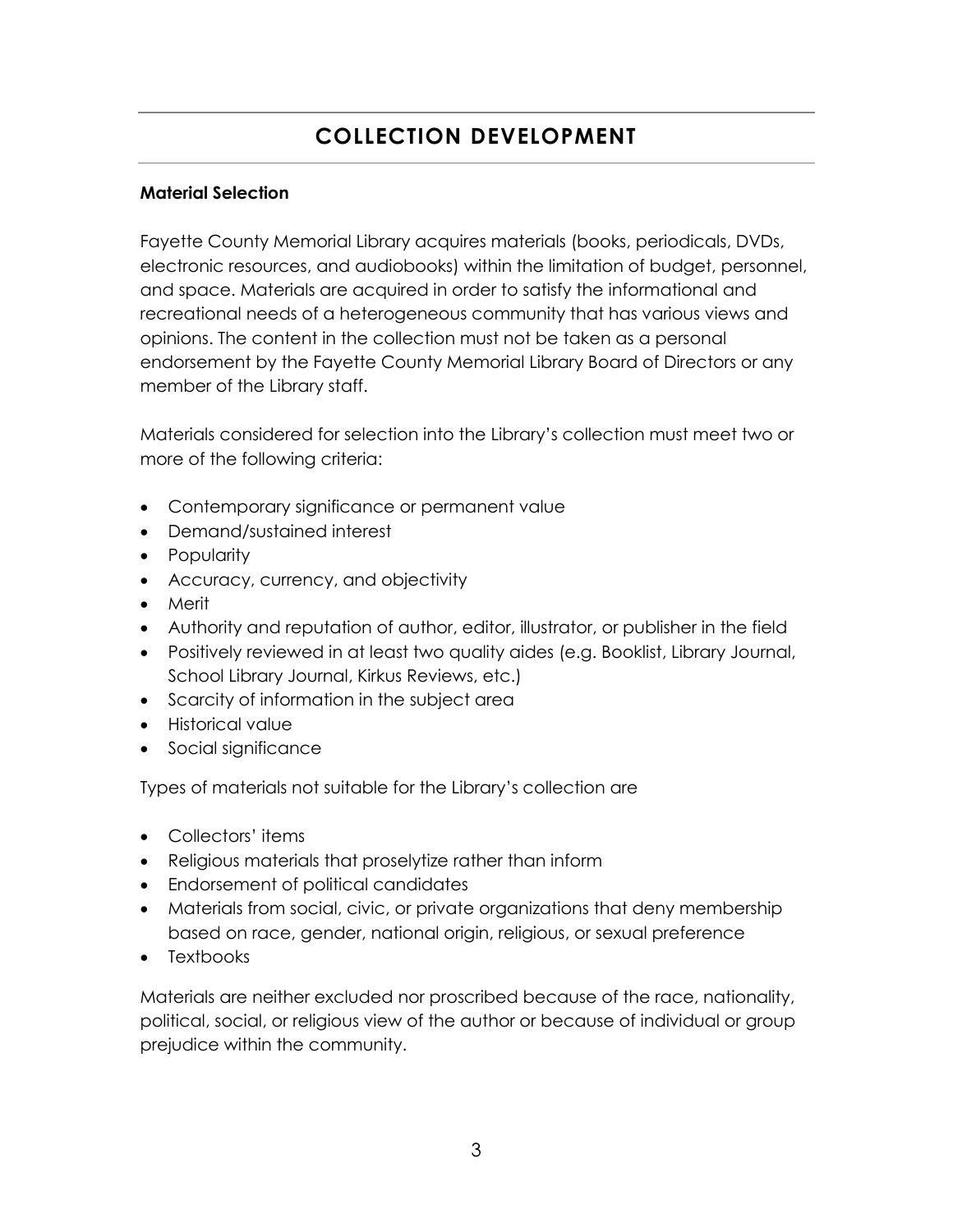#### *Request for Reconsideration of Materials*

Individuals may take issue with library materials that do not support their tastes and views. The Library Director and/or Assistant Director are available to discuss concerns and identify alternative materials that may be available. If a patron's concern is not satisfied through discussion, a formal written request for reconsideration may be submitted to the Library Director.

For a request to be considered, the patron must

- be a registered card holder of Fayette County Memorial Library.
- file a completed Request for Reconsideration form.
- supply their full legal name and address--anonymous complaints will not be considered.
- have read, viewed, or listened to the entire work in question.

The Director will respond, in writing, within thirty days of receipt. The response will state the action taken or state reason(s) action was not taken.

#### *Request for Purchase*

The Library is responsive to public suggestion of items and subjects to be included in the collection. Patrons suggesting an item or subject for inclusion in the collection should fill out the Material Suggestion form. Completion of form does not guarantee item will be purchased.

#### **Budget Allocations**

These allocations are estimates only and are expected to change based on collection and patron needs.

#### *Books*

The yearly budget for books will be divided by Youth and Adult collections. Youth collections (Easy, Junior, and Young Adult) will receive 45% of the budget. Adult collections (Fiction, Non-Fiction, and Large Print) will receive 55%.

#### *DVDs*

The yearly budget for DVDs will also be divided by Youth and Adult collections. Youth collections will receive 30%. Adult collections will receive 70%.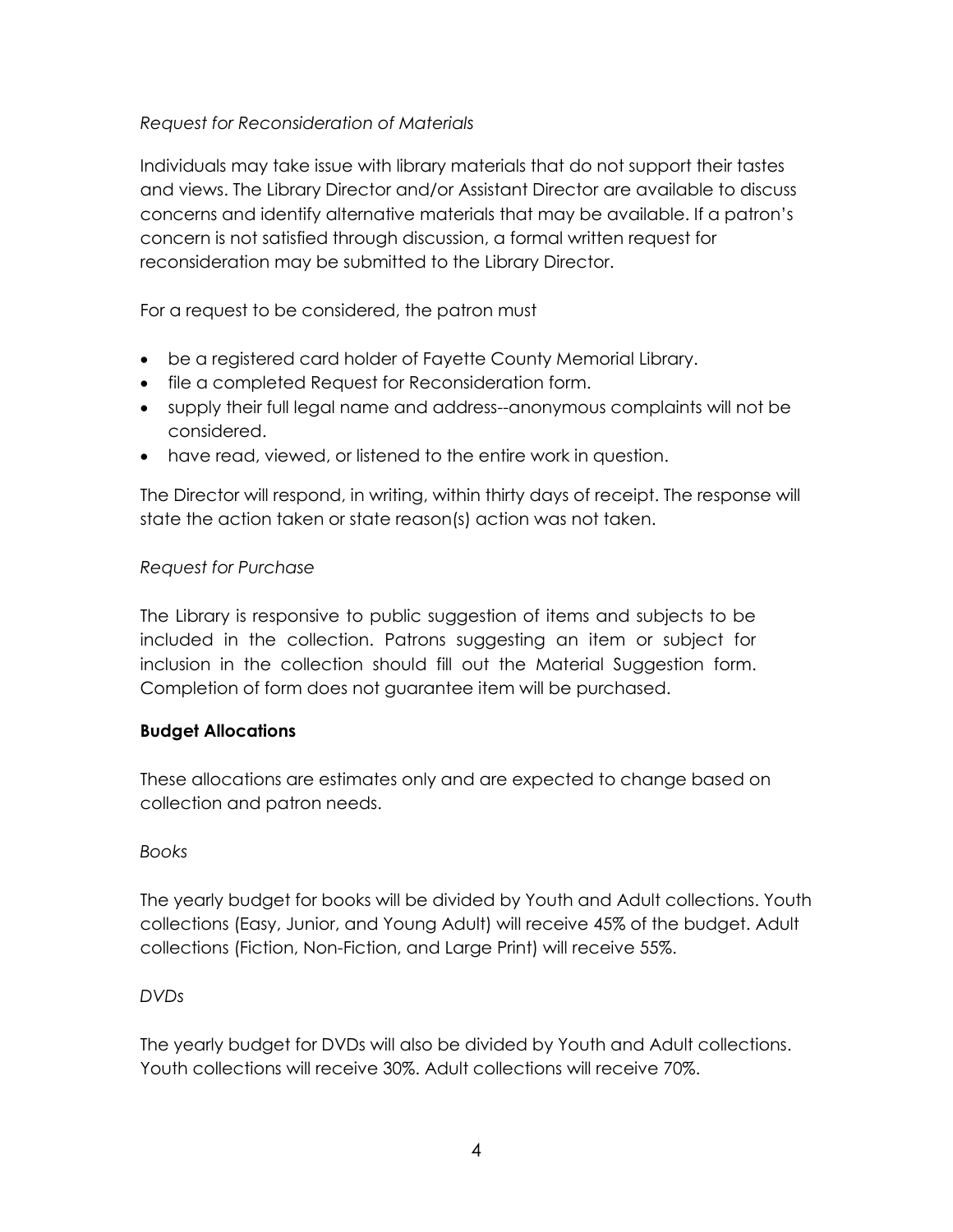#### **Weeding and Removal of Materials**

The collection will be examined periodically to identify lost materials and to weed / remove materials in the interest of maintaining a balanced, relevant, timely, and attractive collection.

Reasons for removal from the collection are as follows:

- Poor physical condition
- Obsolete information
- Inaccurate information
- Duplicates not justified by demand
- Lack of reader / patron interest as determined by Library staff

## **DONATIONS, GIFTS, & MEMORIALS**

#### **Item Donations**

Fayette County Memorial Library welcomes donated books, audio books, and DVDs. Donations are accepted at the sole discretion of the Library Director.

All donations should be brought to the circulation desk. Items should not be deposited in the book drop or left outside the building. Once donated, all items become the unconditional property of the Fayette County Memorial Library.

Donations are tax deductible. Although FCML is unable to assign a dollar value to donations, an Acknowledgement of Donation may be requested.

We will accept:

- Hardcover and paperback books in good condition. Books must be free of mildew, mold, and dirt with no excessive spine damage, missing pages or covers. Books cannot have any water damage.
- DVDs

We will not accept:

- Damaged books with broken bindings, missing pages, soiled, musty, moldy, smoke or water damage, or excessive writing in the text
- Clearly outdated materials (typically anything older than 10 years)
- Toys, games, puzzles, artwork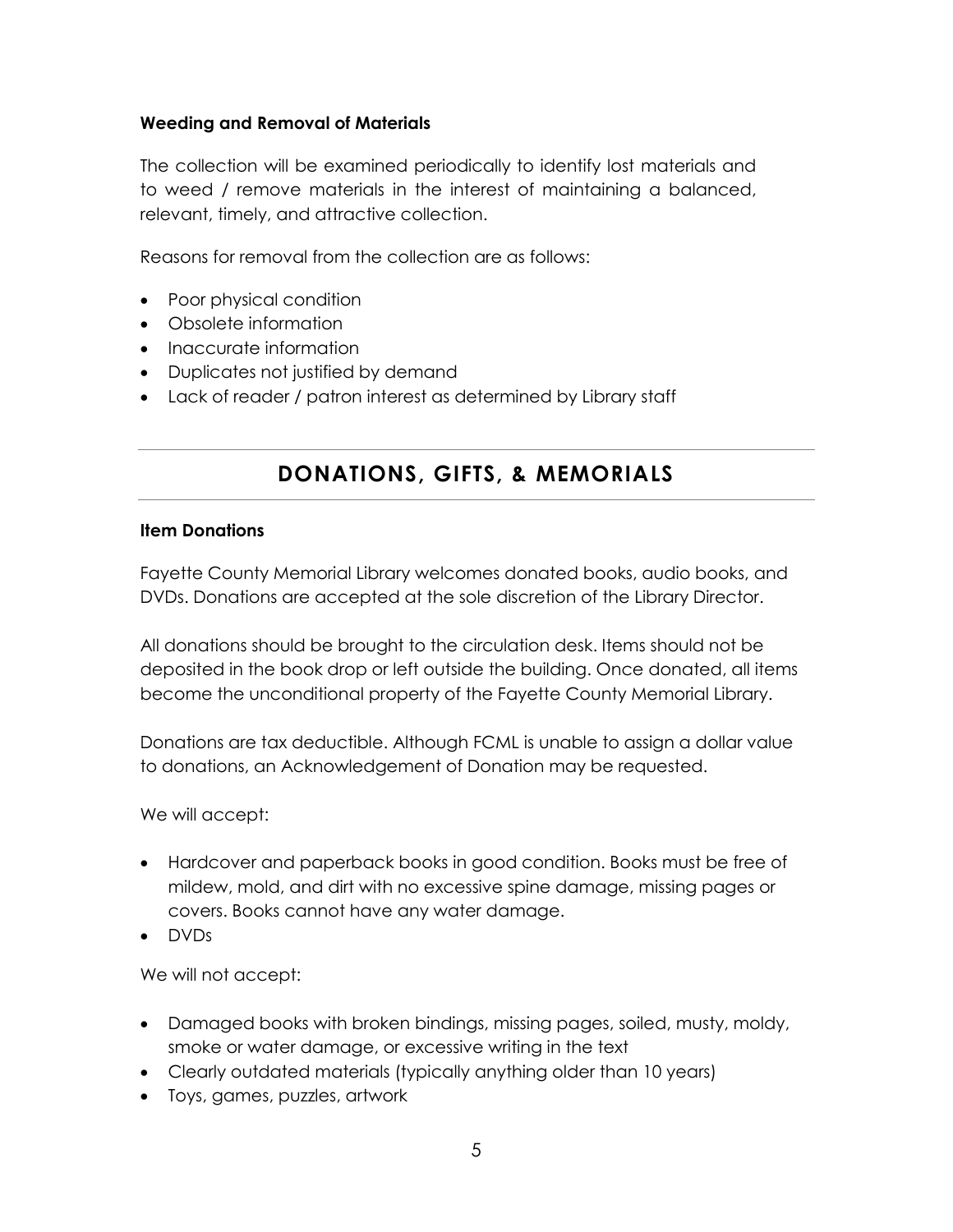- Magazines (bound or unbound), periodicals, academic and professional journals, and newspapers
- Condensed books (Reader's Digest)
- Audio cassettes and VHS tapes
- Encyclopedias
- Non-commercially produced media (ripped / copied DVDs, home movies)
- Workbooks or study guides
- Computer programs
- Textbooks (college, high school, etc.)

We accept certain materials within specified limits:

- Price guides and almanacs (current only)
- Medical and financial advice books (less than 2 years old)
- Travel guidebooks (less than 2 years old)
- Computer manuals (less than 2 years old)
- Test preparation guides (less than 2 years old)

#### **Gifts and Non-Book Donations**

Fayette County Memorial Library encourages and welcomes gifts. The Library accepts gifts with and without stipulations for library materials, equipment, services, programs, improvement to the facility, and any other realistic library need. Gifts with stipulations are those which the donor has attached specific uses or conditions. Donors wishing to give gifts with stipulations must outline those stipulations in writing for the Library Board's consideration. It is solely the prerogative of the Library Board to accept gifts with conditions.

Any gift with stipulations will be presented to the Library Board at their next meeting. The Board will decide whether to accept or reject the gift with the attached stipulations.

Unconditional gifts that have been accepted become the sole property of the Fayette County Memorial Library. Unconditional gifts will be used at the discretion of the Library Director and Library Board.

Gifts are tax deductible. An Acknowledgement of Donation may be requested at time of donation.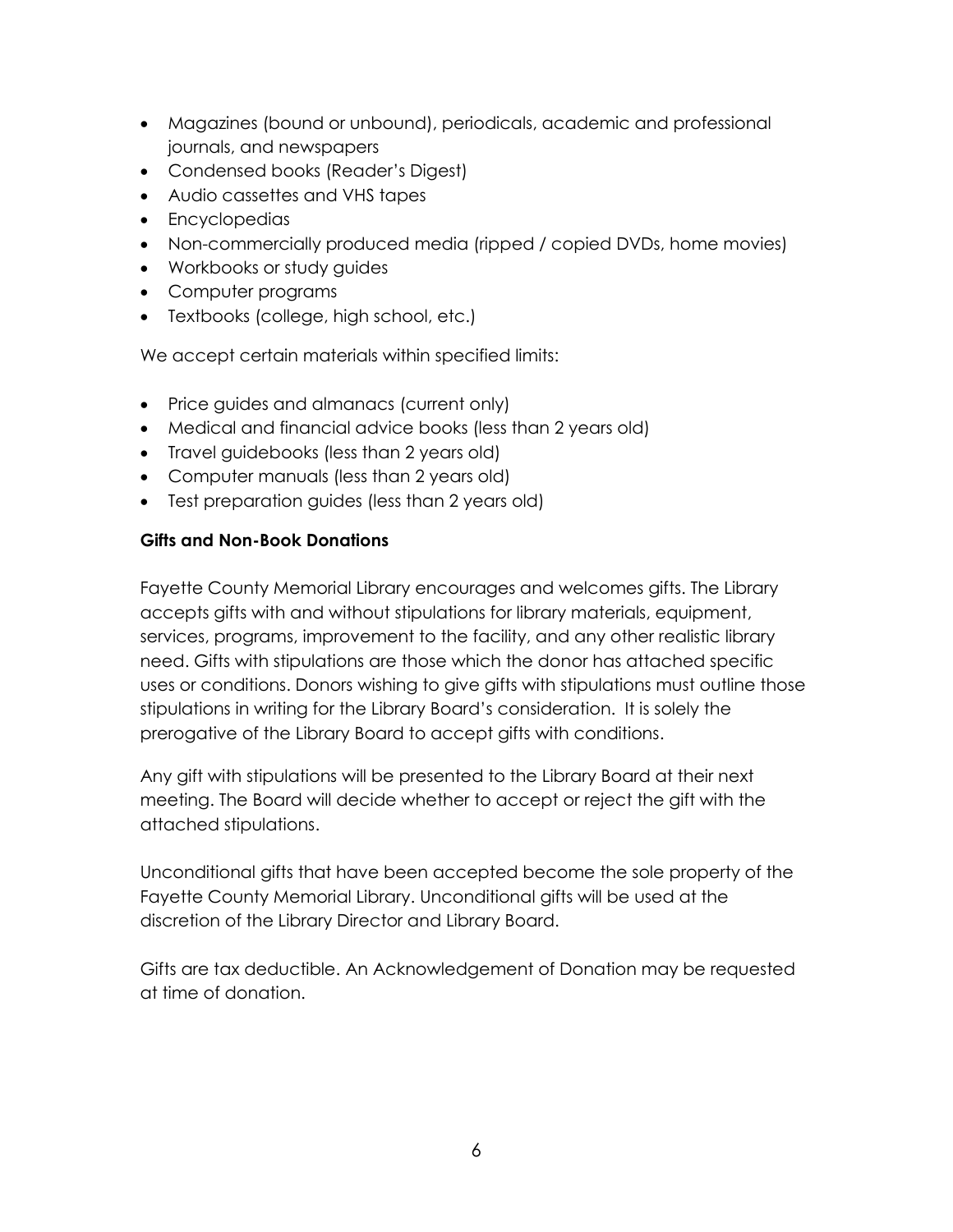#### **Memorials**

The Library accepts monetary contributions as Memorials for books and other library materials. Specific titles may be requested or the purchase of titles may be left to the discretion of the library staff.

Memorials in the Library's collection will be designated by a bookplate.

The evaluation and removal of Memorials from the Library follows the same criteria as other library materials.

## **CIRCULATION**

#### **Library Cards**

- When applying for a library card for the first time, patrons should fill out an application and show a photo ID.
- Library cardholders must be at least four years old. Patrons under the age of 18 must be attached to an adult's account. The attached adult is responsible for all materials charged to the child's library card.
- Patrons are responsible for all materials checked out to their card.
- Staff should be notified as soon as possible in the event of a lost library card or a name or address change.
- New library cards are free. Replacement cards are \$2.00 each.

#### **Checking Out Materials**

#### *Borrowing Rules / Limits*

- Patrons in good standing may check out up to six items at a time.
- Patrons must present library card to check out materials.
- All DVDs must be checked out on an adult card.

#### *Check-Out Periods*

| <b>Books</b> | 2 weeks, renewable twice |
|--------------|--------------------------|
| Audio Books  | 2 weeks, renewable twice |
| <b>DVDs</b>  | 5 days, non-renewable    |
| Magazines    | 5 days, non-renewable    |
| Newspapers   | Library Use Only         |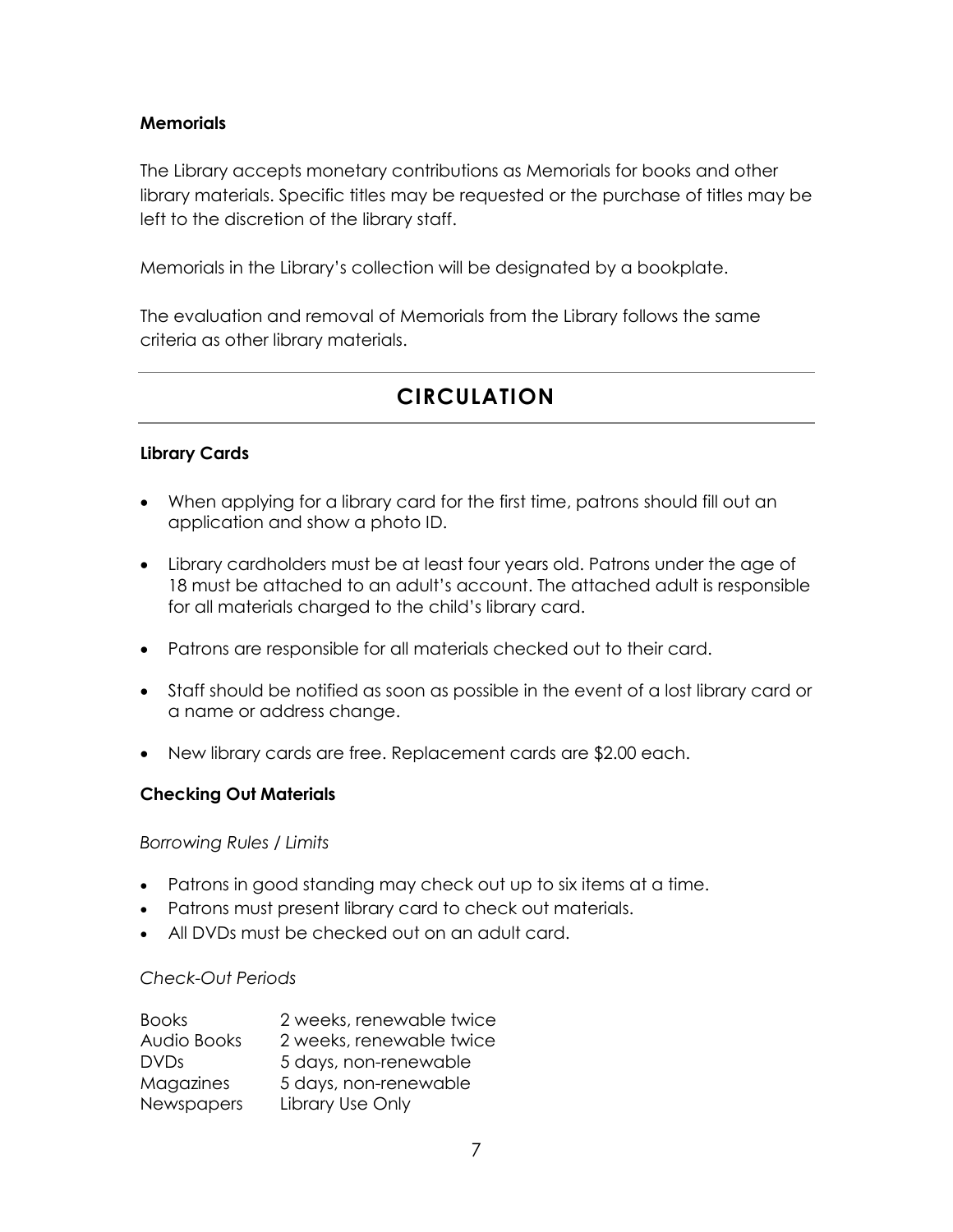Genealogy Library Use Only

*Reserves*

Books and audio books may be placed on reserve. Patrons must have a library card to reserve materials. Reserved materials cannot be renewed. Patrons will be called or emailed when materials are available. The Library will hold materials for three days only. After that, the materials are made available to the next patron on the reserve list or returned to the shelf.

### **FINES & FEES**

#### **Fines**

No fines will be charged for overdue items. However, any item not returned 14 days after its due date will be considered lost, blocking accounts from check-out and subjecting patrons to lost fees. Once any lost item is returned, accounts will be restored and fees erased.

As a reminder to our patrons, overdue notices are emailed as soon as an item becomes overdue. Ultimately, it is the responsibility of the patron to return overdue materials.

#### **Card Fees**

Replacement Cards \$2.00

#### **Services Fees**

| Black & White Copies / Prints \$0.05 a page |                                     |
|---------------------------------------------|-------------------------------------|
| Color Copies / Prints                       | $$0.10$ a page                      |
| <b>Specialty Copies / Print</b>             | Varies by job                       |
| Faxes (Sending)                             | No charge                           |
| Faxes (Receiving)                           | $$0.05$ a page                      |
| <b>Notary</b>                               | No charge                           |
| Laminating (5 mil)                          | \$0.50 a document / page (any size) |
| Binding                                     | Varies by job                       |

#### **Lost or Damaged Items**

Price of Item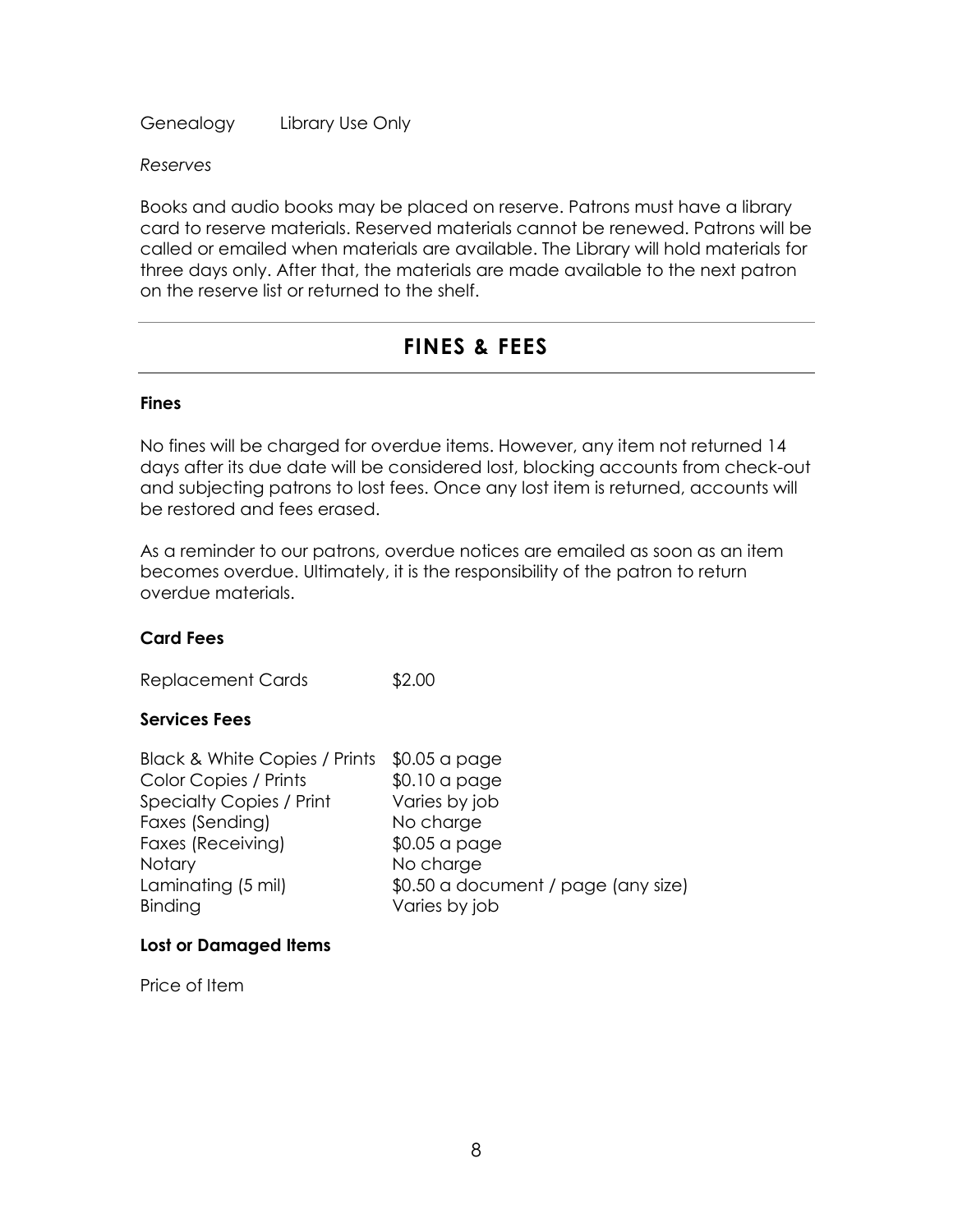## **PATRON CONDUCT**

#### **Behavior Policy**

Fayette County Memorial Library is designed to be a safe and comfortable place for all members of the public to use. FCML's Behavior Policy is intended to protect the rights and safety of library patrons and staff members and to preserve and protect the library's materials, facilities, and property.

Dangerous, destructive or illegal conduct, including but not limited to the following, will not be tolerated:

- Physical abuse or assault, including fighting or challenging others to fight
- Engaging in intimidating or harassing behaviors
- Making violent or threatening statements to others
- Damaging, destroying, stealing, or otherwise vandalizing Library property

The following behaviors are also prohibited:

- Using harassing, obscene, abusive, or insulting language or gestures.
- Annoying other patrons by talking, gesturing, or otherwise interfering with their ability to read, study, contemplate, or otherwise use the Library.
- Eating or drinking in the Library except in designated areas.
- Smoking inside the Library or within 20 feet of any Library entrance or window
- Possessing, consuming, exchanging, selling, or being under the influence of alcohol or illegal drugs inside or outside the library building.
- Failing to wear a shirt, top, pants, skirt, or shoes.
- Making loud or unreasonable noise, including but not limited to the use of electronic equipment or cell phones at a volume that disturbs others. Ringer volumes should be set to silent or vibrate.
- Carrying weapons of any type.
- Petitioning, soliciting, or selling merchandise or services including the distribution of flyers without the permission of the Library Director.
- Adults loitering in the Junior / Teen Rooms without a child.
- Refusal to follow reasonable direction from Library staff.

Engaging in any of the above behaviors may result in one or more of the following consequences, depending on the severity of the violation:

- Verbal warning
- Suspension of Library privileges
- Legal action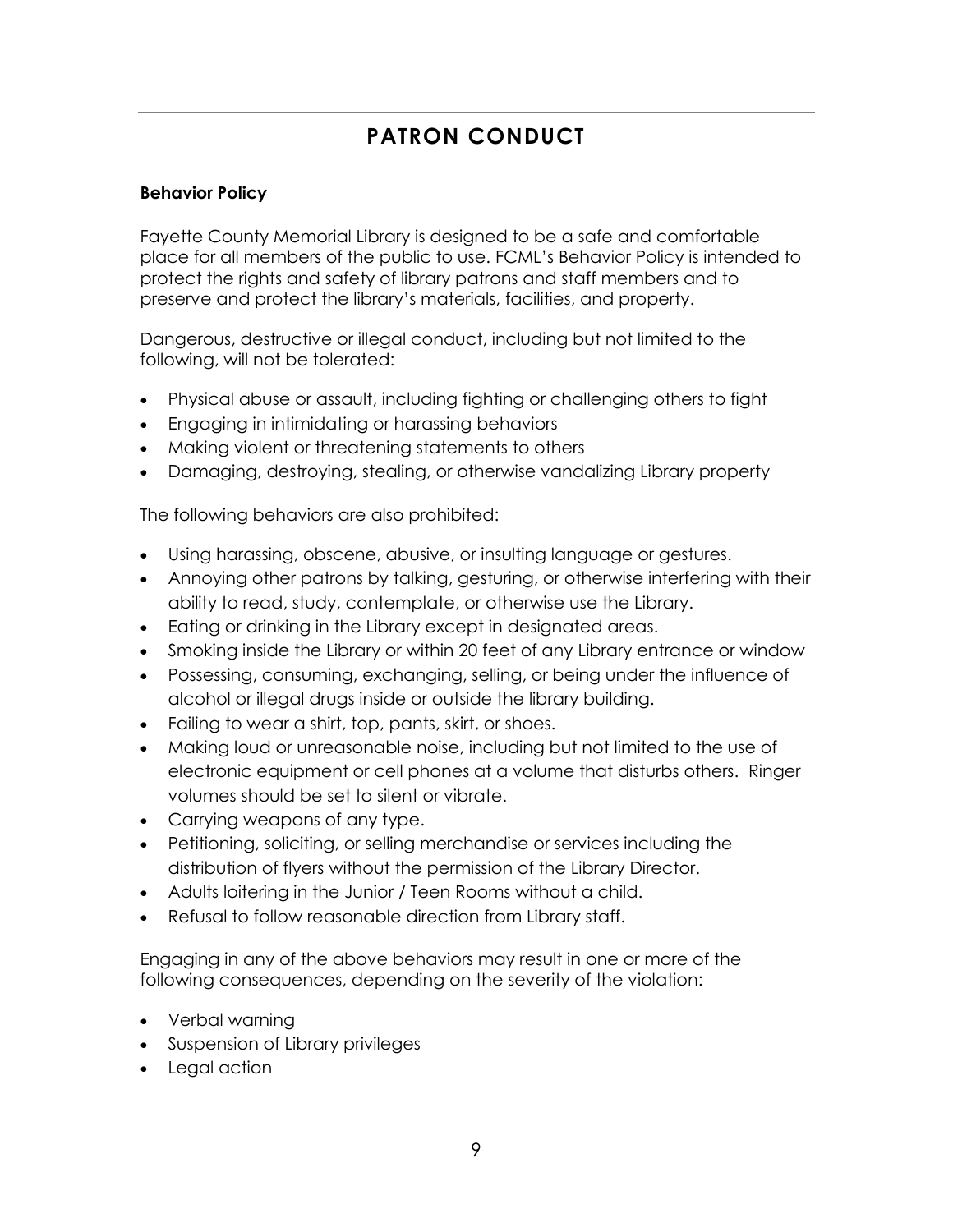#### **Unattended Children**

The responsibility for behavior and safety of children in the Fayette County Memorial Library rests with the parent/caregiver and not with the Library staff. Library staff cannot be responsible for children of any age who are unattended.

- Children under the age of 10 may not be left unattended in the Library. Children under the age of 10 shall at all times be attended and supervised by a responsible adult (parent, guardian, or caregiver). This includes all programming and events that children might wish to attend.
- If a child under the age of 10 is found unattended, he or she will be allowed to call or locate family members. If a parent or other adult is unreachable, staff will contact Fayette City Police to keep the child in their custody until a parent can be reached.
- Children ages 10 and up may use the Library unattended. However, the parent/caregiver is still responsible for the behavior and wellbeing of the child. The child is expected to follow all Library polices and may be asked to leave the Library if he/she exhibits inappropriate behavior. The Library assumes no responsibility for the whereabouts of an unattended child.

## **GENEALOGY**

The Fayette County Memorial Library acquires, collects, and houses materials on local history in various formats to support the genealogical research of library users.

These materials are housed in the Evelyn W. Robertson Genealogy Department on the second floor of the Fayette County Memorial Library. Most of the materials housed in the Robertson Genealogy Department are published privately and therefore hard to replace. These materials are also often older and fragile. In order to ensure that the materials in the Genealogy Department are preserved for future use, FCML's Genealogy Department is not open for general public use.

It is recommended that patrons who wish to do genealogy research make an appointment. Prior to the appointment, Library staff will pull items related to the patron's research.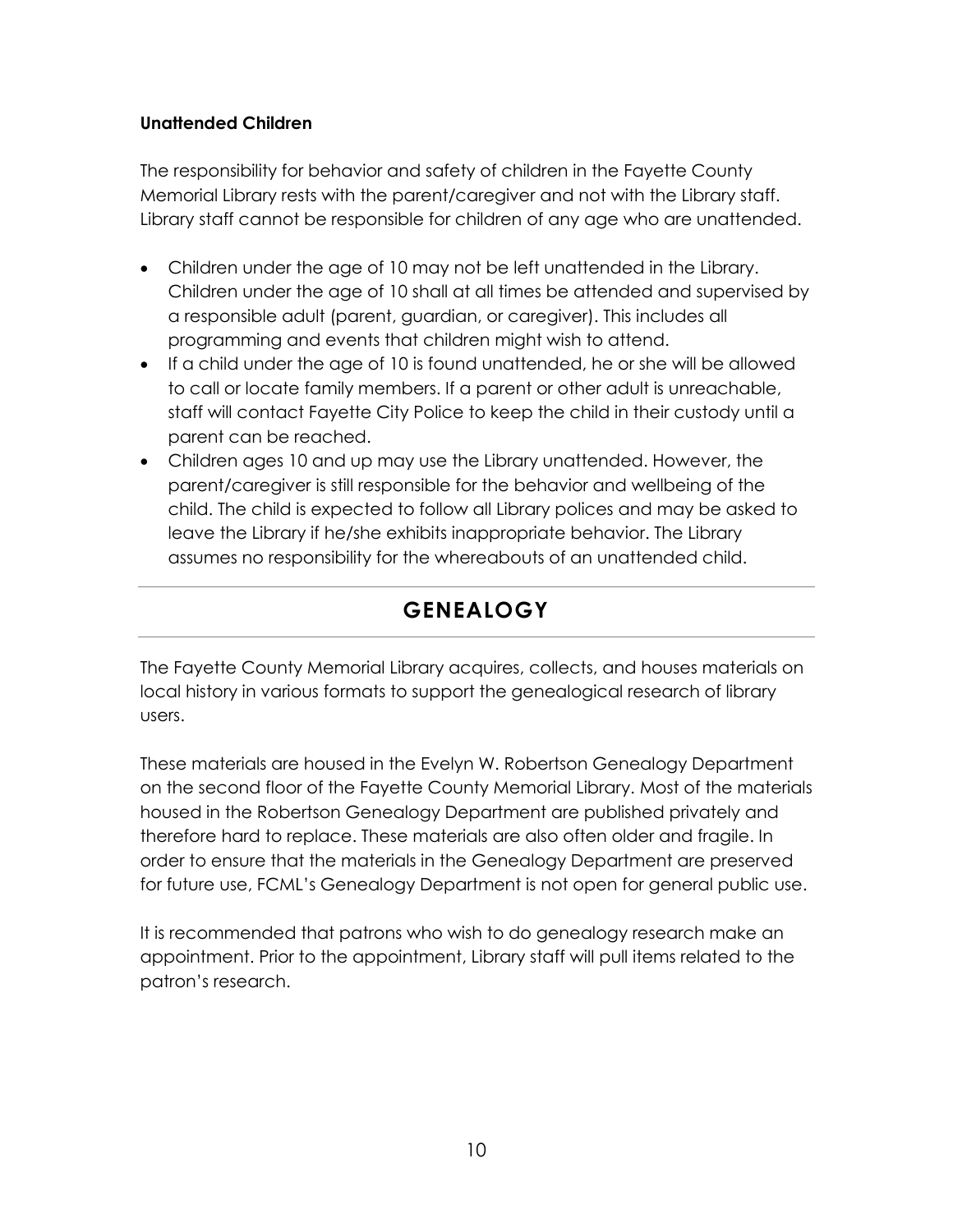## **MEETING / STUDY ROOMS**

The Library has two meeting rooms: The Guthrie Smith Conference Room which seats 8 and the Oswalt Study Room which seats four. These meeting rooms are available, primarily, to support library programs and functions which further the goals of the Library. When the meeting rooms are not used by the Library, Board of Directors, Endowment Fund Board, the Progress Club, Inc., or Progress Club II, the rooms are available for patron use during business hours.

- Patrons interested in reserving meeting rooms can do so up to two weeks in advance.
- Patrons using the meeting rooms should leave the rooms neat and orderly.
- No selling, soliciting, or taking of orders is allowed.
- No food and/or drink is allowed in the meeting rooms without the permission of the Library Director.
- Patrons may not imply that any meeting, event, or program held in a Library meeting room is sponsored, co-sponsored, or endorsed by the Library in any advertisement or publicity.

Patrons failing to comply with any part of this policy will be denied further use of the meeting room.

## **COMPUTER & INTERNET USE**

In keeping with the mission of the library to provide the broadest possible range of information in a variety of formats, the Fayette County Memorial Library provides public Internet access and public access computers.

- Patrons are required to sign in at the Circulation Desk before using a public access computer.
- Patrons have the ultimate responsibility in the sites accessed. The Library is not responsible for the content or accuracy of information accessed.
- If a child under the age of 10 uses the computers a parent, legal guardian, or caregiver must be present in the computer area.
- Any restriction of a child's access to the Internet is the responsibility of the parent, legal guardian, or caregiver. The Library does not filter content on public access computers.
- Patrons may not use the Internet and/or Library computers for the following:
	- o Participating in any illegal activity that violates local, state or federal laws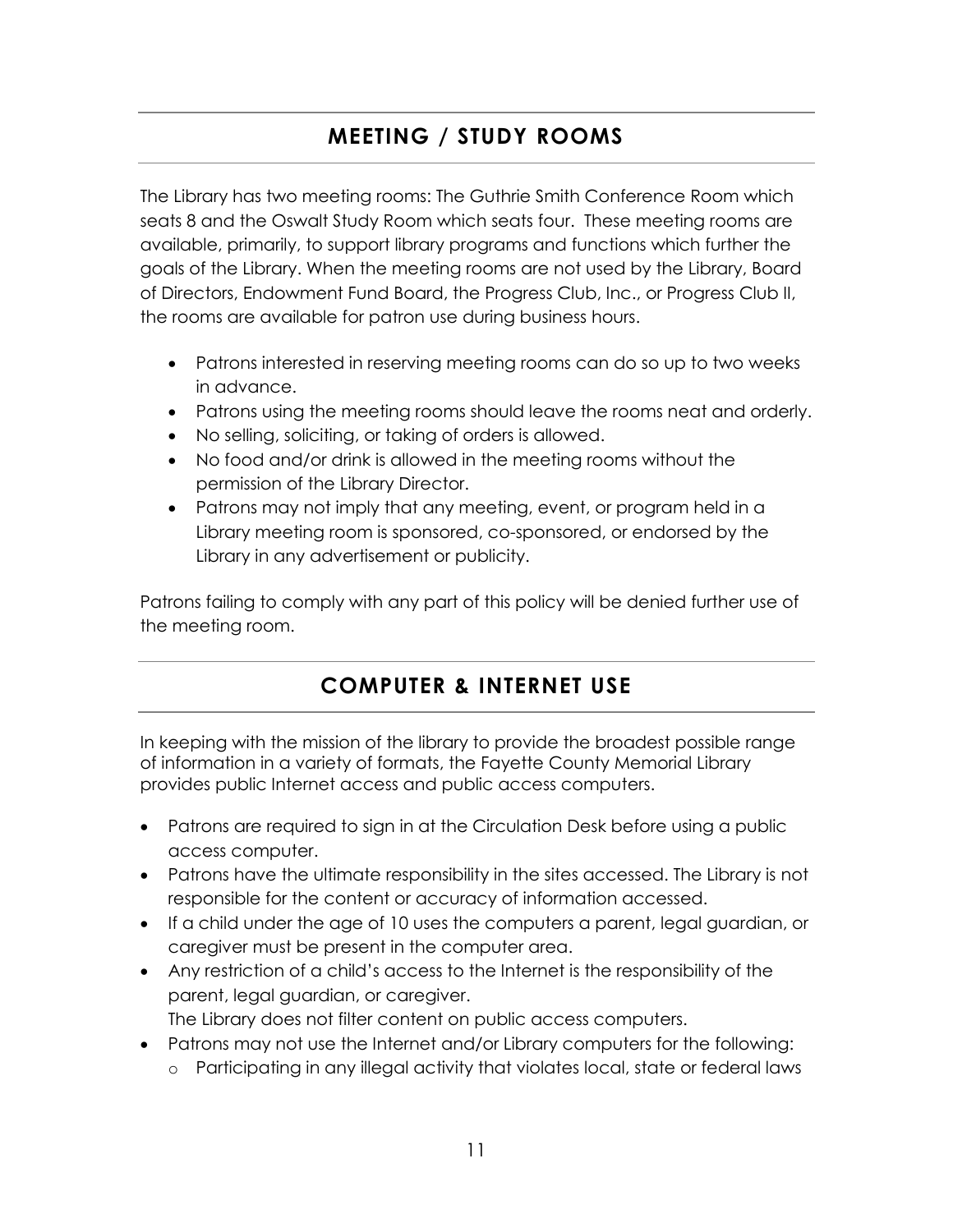- o Interfering with or altering the Library's computers, networks, or hardware or software
- o Displaying sexually explicit graphics or otherwise offensive material inappropriate for an open public environment
- Patrons who fail to abide by the Computer & Internet Use Policy may be instructed to stop their Internet session. Violation of the Computer & Internet Use Policy may also result in the suspension of Internet or Library privileges.

#### **Staff Assistance with Computers & Internet**

- Library staff is happy to assist patrons with the use of our website and online catalog and will offer basic instruction as time permits.
- Staff cannot provide in-depth individual training and are not allowed to complete homework, job applications, legal forms, etc.
- Staff may not install or configure hardware or software on a patron's personal device.

## **PATRON PRIVACY**

It is the policy of the Library not to yield any information about its patrons or what they read to anyone not listed on the patron's record. No information from any patron's record (including names, addresses, phone numbers, work information, ages, schools, references, borrowing history, fines, services utilized, and reference questions) is to be released to the public, the press, organizations or governmental agencies, unless in response to a court order or subpoena. Any cost incurred by the library in any search of the records shall be charged to the entity demanding the search. Staff may not access any information about patrons for any purpose except that related to the transaction of Library business.

## **LOST & FOUND**

Items found at the Fayette County Memorial Library will be kept in Lost & Found for one month. Items more than a month old become property of the Fayette County Memorial Library and will be discarded, repurposed, or sold.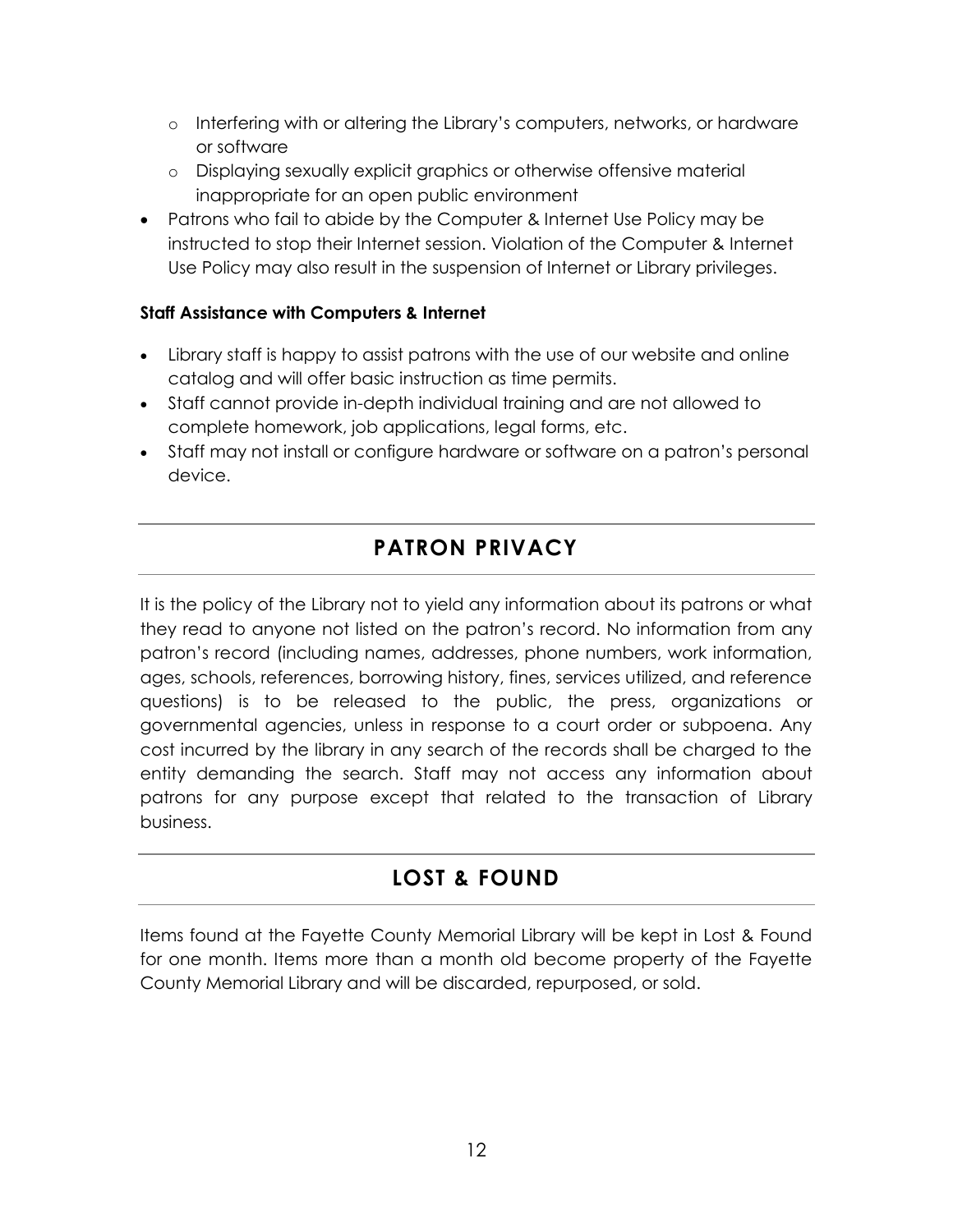## **COMMUNITY POSTINGS**

Fayette County Memorial Library provides opportunities for community posting as part of our mission to meet the various educational, informational, cultural, and recreational needs and interests of the citizens of Fayette County. The Library provides opportunities for distribution of community information in two ways: our Informational Materials Section and our Community Bulletin Board.

#### **Informational Materials**

Fayette County Memorial Library's informational materials are displayed in the front foyer. Displayed informational materials are limited to brochures and pamphlets that promote services and programs that might prove helpful to the citizens of Fayette County. These services and programs may be provided by government agencies, educational organizations, religious organizations, and other non-profit agencies.

#### **Community Bulletin Board**

Fayette County Memorial Library has a community bulletin board that will display the following:

- Information from Government Agencies
- Educational Opportunities
	- o Includes classes and other educational events
- Public Events
	- o Includes announcements of local events open to the public (concerts, festivals, art shows, Vacation Bible School, church revivals, plays, etc.)
- Information From Non-Profit Organizations
	- o Includes membership recruitment, volunteer/support needs, etc.
- Information on paid local services (lawn care, tutoring, etc.)

Advertisements of businesses and products are not allowed.

Religious and political materials are permissible only for the advertisement of services or events as provided above. Materials which have the primary effect to proselytize for a single point of view are not permitted.

Both areas designated for community information are maintained solely by the staff of Fayette County Memorial Library. All materials must be submitted to and approved by staff. Items left or posted without approval are subject to removal.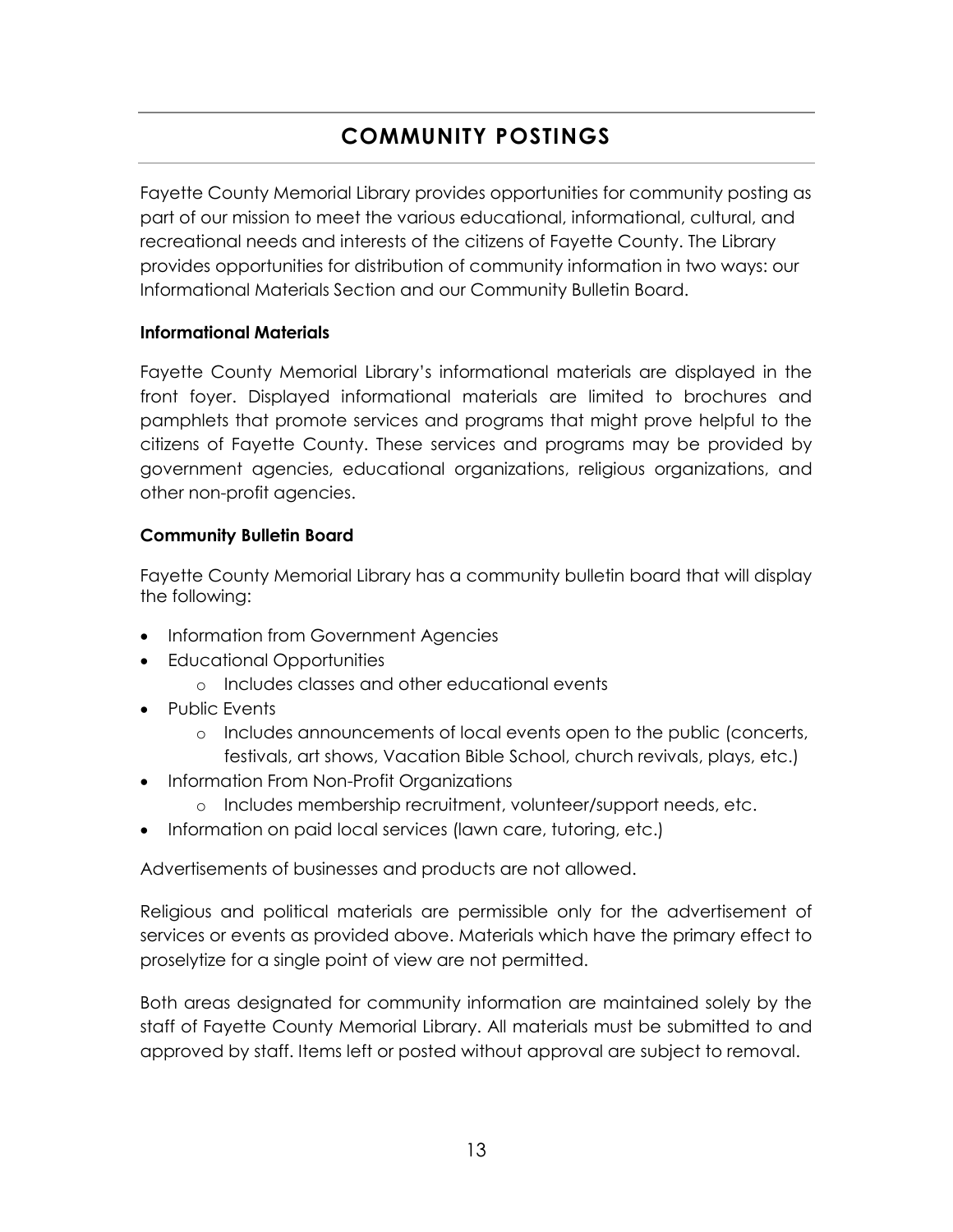## **INTERLIBRARY LOAN**

The Fayette County Memorial Library recognizes that cooperative sharing of resources enables libraries to better serve the informational needs of local patrons. In this view, the Library participates in WorldShare, a network of more than 9,000 libraries borrowing and lending materials with each other. Fayette County Memorial Library serves as both a borrowing and lending library.

#### **Borrowing**

#### *Scope*

Any adult patron with a library card may make a request for an Interlibrary Loan item.

Fayette County Memorial Library will not request the following materials:

- Items published within the last year
- Titles owned by FCML
- Non-circulating materials (reference, genealogy, etc.)
- Bound periodicals (magazines)
- Audio/Visual materials
- Microform materials
- Other items as designated by the lending library

#### *Requesting Materials*

- Patrons may request materials by filling out the Request for ILL form. As much information as possible should be included when requesting materials.
- Patrons are allowed a maximum of 2 requests at any time. A request is considered active from the time it is initiated until three days after the material is returned.
- Patrons with lost materials may not request interlibrary loans until the lost materials are cleared. The Library will not process ILL requests for patrons with overdue ILL materials.

#### *Expenses*

Patrons are responsible for all charges assessed by the lending library, including overdue fines.